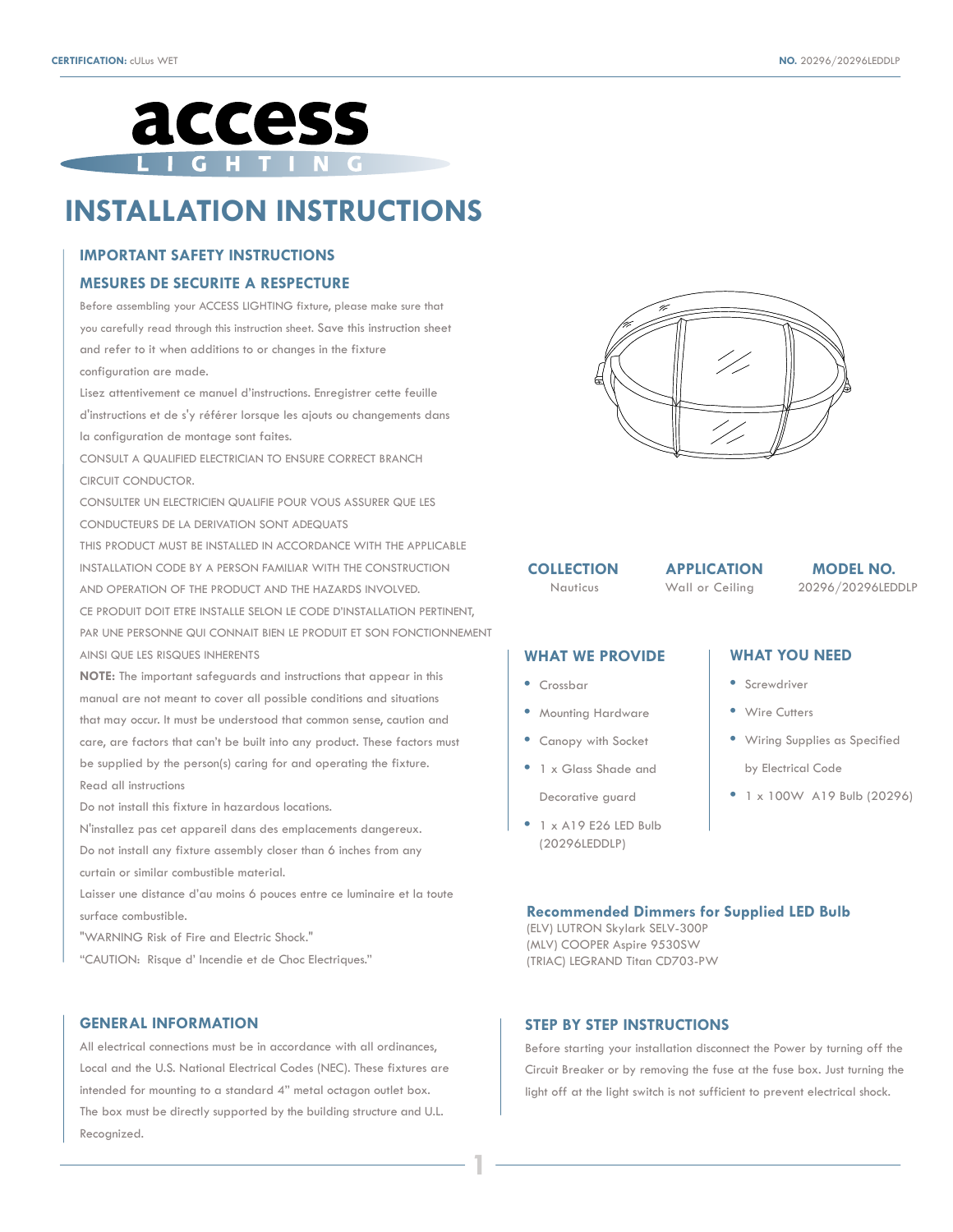







# **PREPARE FIXTURE**

If there is an existing fixture remove it. Expose the supply wire from the outlet box . Secure the crossbar to the J-box with the supplied screws.

# **CONNECT THE WIRES**

Connect the black supply wire to the black fixture wire. Secure with the supplied wire nuts. Connect the white supply wire to the white fixture wire. Secure with the supplied wire nuts. Attach the green J-Box wire around green hexagonal head screw or connect it to the green supply grounding wire of the fixture. Secure all wires with U.L. Certified electrical tape (not supplied). Tuck all wires carefully into the J-Box.



**4**

**2**

**1**

Align the fixture canopy to the crossbar and all-thread and secure with supplied thumb screw.

# **INSERT THE BULB**

Insert the bulb . DO NOT EXCEED THE MAXIMUM WATTAGE AS STATED ON THE WARNING LABEL.